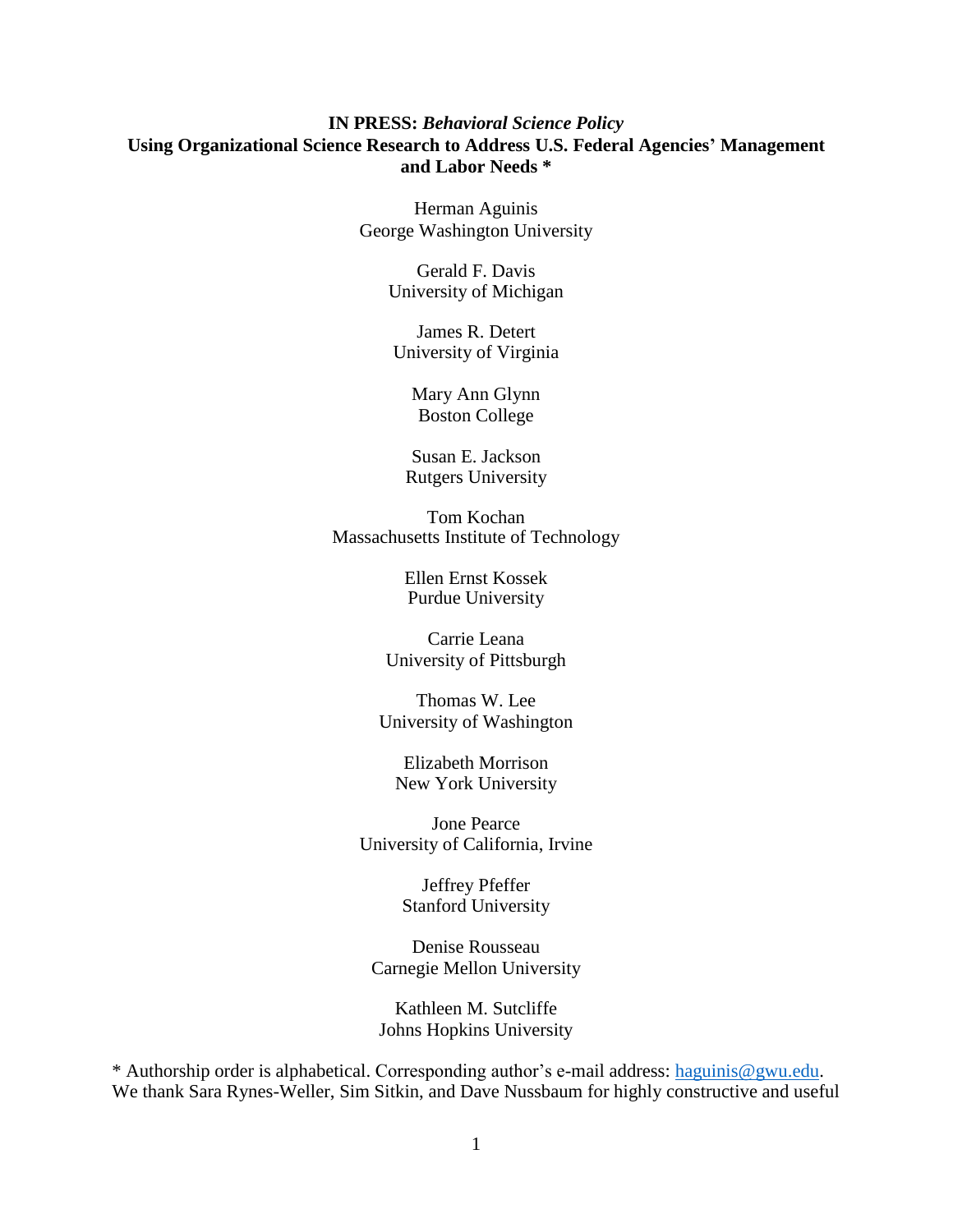comments on previous drafts.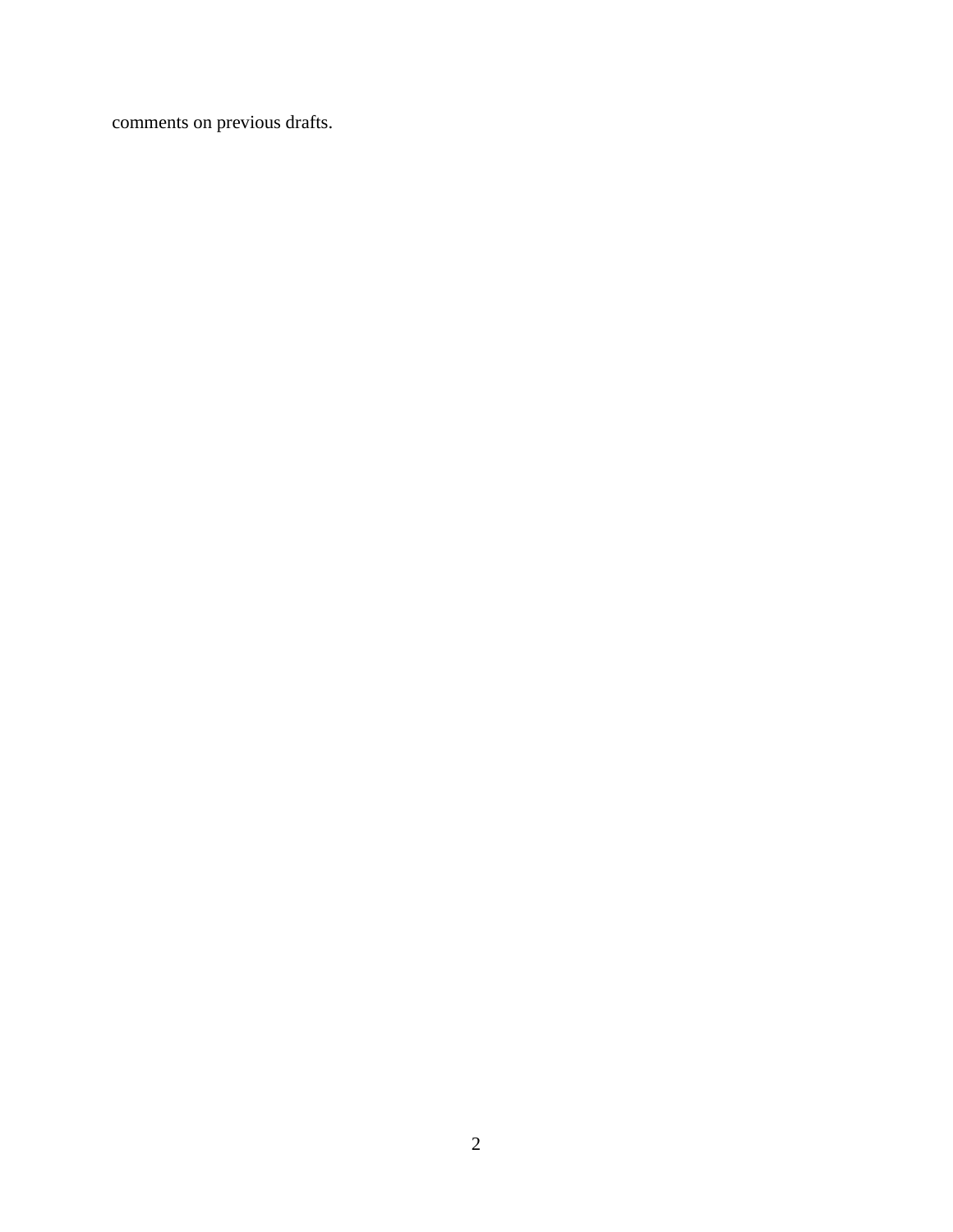# **Using Organizational Science Research to Address U.S. Federal Agencies' Management and Labor Needs**

## **Summary**

We describe important and common management and labor needs across more than 80 federal agencies as identified by the annual Federal Employee Viewpoint Survey (FEVS) and offer evidence-based interventions for addressing them based on organizational science research. Our recommendations have the synergistic goals of improving employee wellbeing, employee productivity, and agency performance and innovation, which will result in increased agency efficiency and effectiveness for the taxpayer. Specifically, we describe empirical findings and offer suggestions for interventions to improve (a) employee motivation through engagement, empowerment, and embeddedness; (b) employee voice; and (c) within- and across-unit cooperation, communication, and collaboration. We offer recommendations that are sufficiently general to be relevant to many agencies, while also being concrete and actionable. We also offer suggestions for associated research that could be conducted in federal agencies interested in these topics.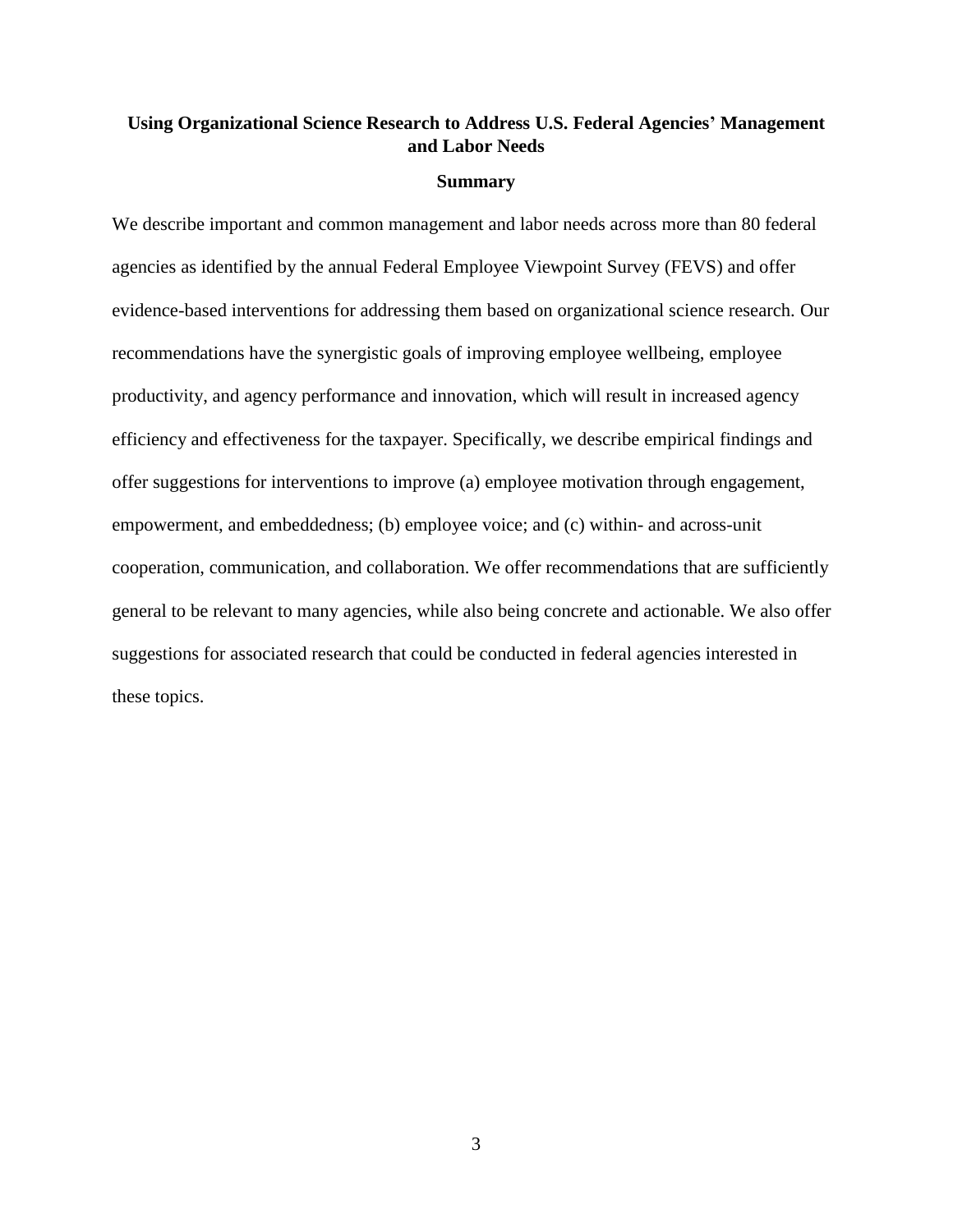# **Using Organizational Science Research to Address U.S. Federal Agencies' Management and Labor Needs**

The United States government is committed to "improving the performance of government at every level"<sup>1</sup>. Organizational science research conducted over the past 100 years, involving millions of people across industries and occupations and published in hundreds of scientific journals, has produced empirical evidence that is now widely accepted: Employees produce better outcomes when they are happy with and knowledgeable about their jobs, are respected, trust their leaders, and are able to participate in work-related decisions $2,3,4$ .

Recognizing the importance of employees as a key factor in determining agency performance, for over a decade the Office of Personnel Management (OPM) has conducted the annual Federal Employee Viewpoint Survey (FEVS), which provides government employees the opportunity to candidly share perceptions of their work experiences, agencies, and leaders<sup>5</sup>. The latest (2015) edition of FEVS summarizes responses of over 420,000 employees in more than 80 large and small departments and agencies on three major indices: employee engagement, overall job satisfaction, and workplace inclusion. Accordingly, FEVS results offer the most up-to-date evidence regarding employees' perceptions of management and labor needs. Moreover, federal agencies seem to care about FEVS results, which as noted in the 2015 FEVS report, provide "important focus for future strategic initiatives"  $(p. 1)^6$ .

Using the 2015 FEVS, we identified management and labor needs important and common across agencies. In this article, we use an evidence-based approach relying on cumulative scientific findings to explain what is known about these issues and suggest interventions aimed at increasing (a) employee motivation through engagement, empowerment, and embeddedness; (b) employee voice; and (c) within- and across-agency cooperation,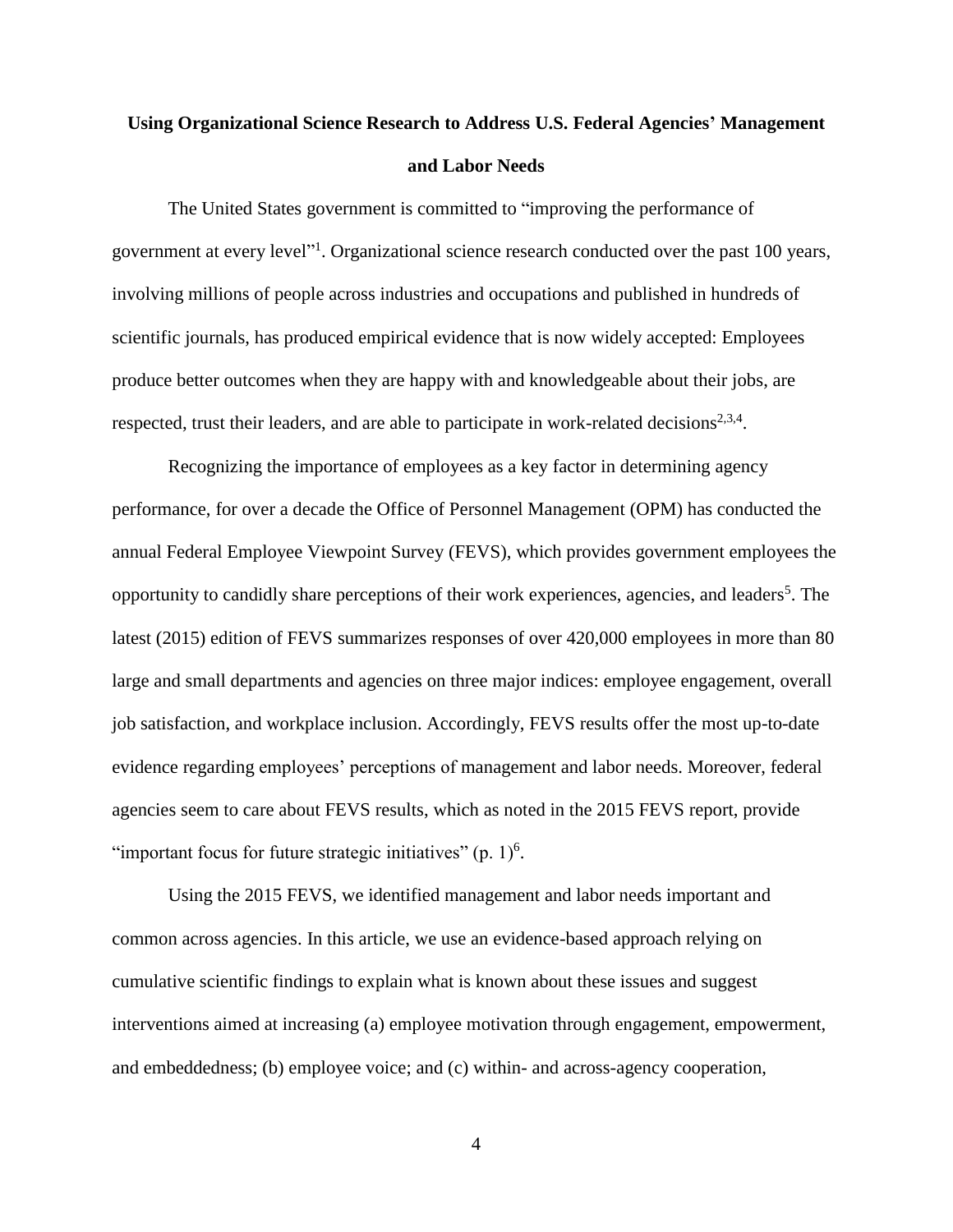communication, and collaboration. Overall, our recommendations have the synergistic goals of improving employee wellbeing, employee productivity, and agency performance and innovation, which will result in increased agency efficiency and effectiveness for the taxpayer<sup>1</sup>.

Before we describe our recommendations, we highlight five important clarifications. First, we focus on actions that federal agencies themselves can feasibly carry out without changes in legislation or regulations in order to emphasize what agency leaders already have the power to accomplish. Second, we focused on those needs (a) for which many agencies have scored in ways that evidenced clear room for improvement, and (b) for which evidence-based interventions are tangible, actionable, and doable. There are additional needs that have also been identified (e.g., related to employee coping, employee resilience, and job conditions) and for which there is relevant evidence-based organizational science literature, but we are not able to address those due to space constraints. Third, although our recommendations are intended for the federal government, we rely on research conducted in both public and private sectors, and our recommendations are broadly applicable. Fourth, although our recommendations do not identify specific occupational groups, interventions could focus initially on critical occupations such as IT specialists. For example, the 2015 FEVS report noted that "A number of occupations have been identified as critical to the achievement of agency missions, including IT specialists" (p. 2). Fifth, in addition to interventions we offer suggestions for future research to be conducted specifically within the context of federal agencies. For example, it would be informative to compare those employed directly by the federal government (i.e., civil service employees) with contractors and assess whether differences in employment status are related to performance outcomes and other metrics of critical concern such as safety, communication, and cohesion.

 $\overline{\phantom{a}}$ 

<sup>&</sup>lt;sup>1</sup> Throughout our article, we refer to specific items from FEVS. The item list is available on pages 28-31 of the 2015 FEVS report at [https://www.fedview.opm.gov/2015FILES/2015\\_FEVS\\_Gwide\\_Final\\_Report.PDF.](https://www.fedview.opm.gov/2015FILES/2015_FEVS_Gwide_Final_Report.PDF)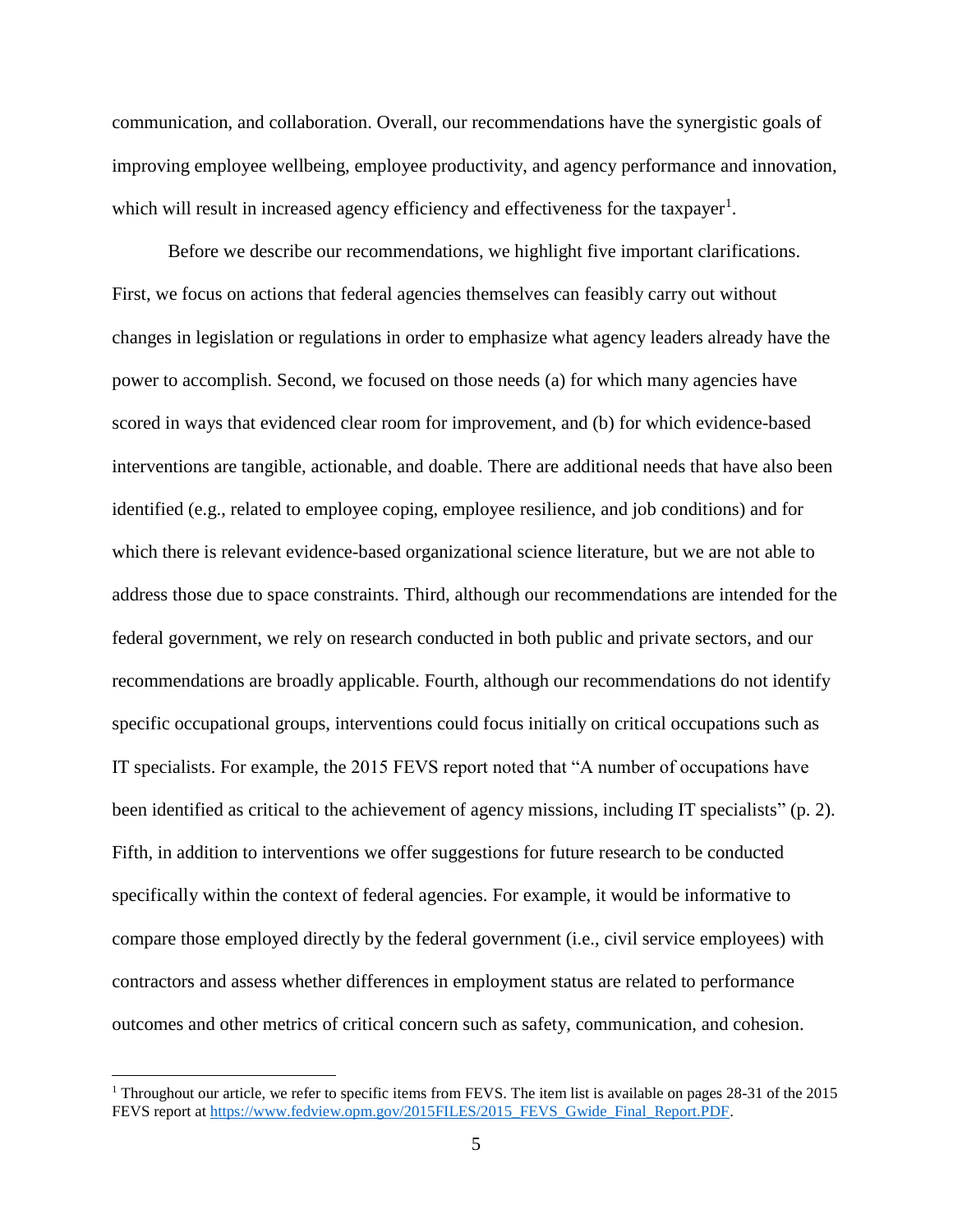#### **Goal #1:**

# **Enhancing Employee Motivation through Engagement, Empowerment, and Embeddedness**

During the past three decades, empirical research on employee motivation has yielded valuable insights concerning three motivational concepts: engagement, empowerment, and embeddedness. For each of these concepts, robust empirical evidence is available to guide organizational interventions to improve employee motivation and reap its benefits.

Strong employee engagement is present when employees report positive physical (feeling energetic and resilient), emotional (emotionally attached and dedicated), and cognitive (focused and absorbed) responses to their work. Engaged employees are fully invested in their work and believe it is meaningful. Numerous studies have demonstrated that employee engagement results in better job performance and enhanced organizational citizenship behavior (i.e., behaviors beneficial to the organization but not directly included in job descriptions)<sup>7,8</sup>.

Empirical studies of empowerment have focused on feelings of meaningfulness, selfdetermination, competence, and impact<sup>9,10</sup>. Management practices promoting these feelings reap many benefits including improved individual and team performance, greater innovation, enhanced organizational citizenship behavior, reduced feelings of strain, and lower likelihood of turnover. The motivating value of empowerment appears to be particularly great in the service  $sector<sup>11</sup>$ .

Employee embeddedness refers to the extent to which individuals feel enmeshed or pulled into their workplace, creating strong psychological attachment. Research shows that employees who report feelings of being highly embedded demonstrate better job performance, are more likely to exhibit organizational citizenship behaviors, and are less likely to subsequently voluntarily leave their employers<sup>12,13</sup>. The FEVS includes numerous items addressing motivation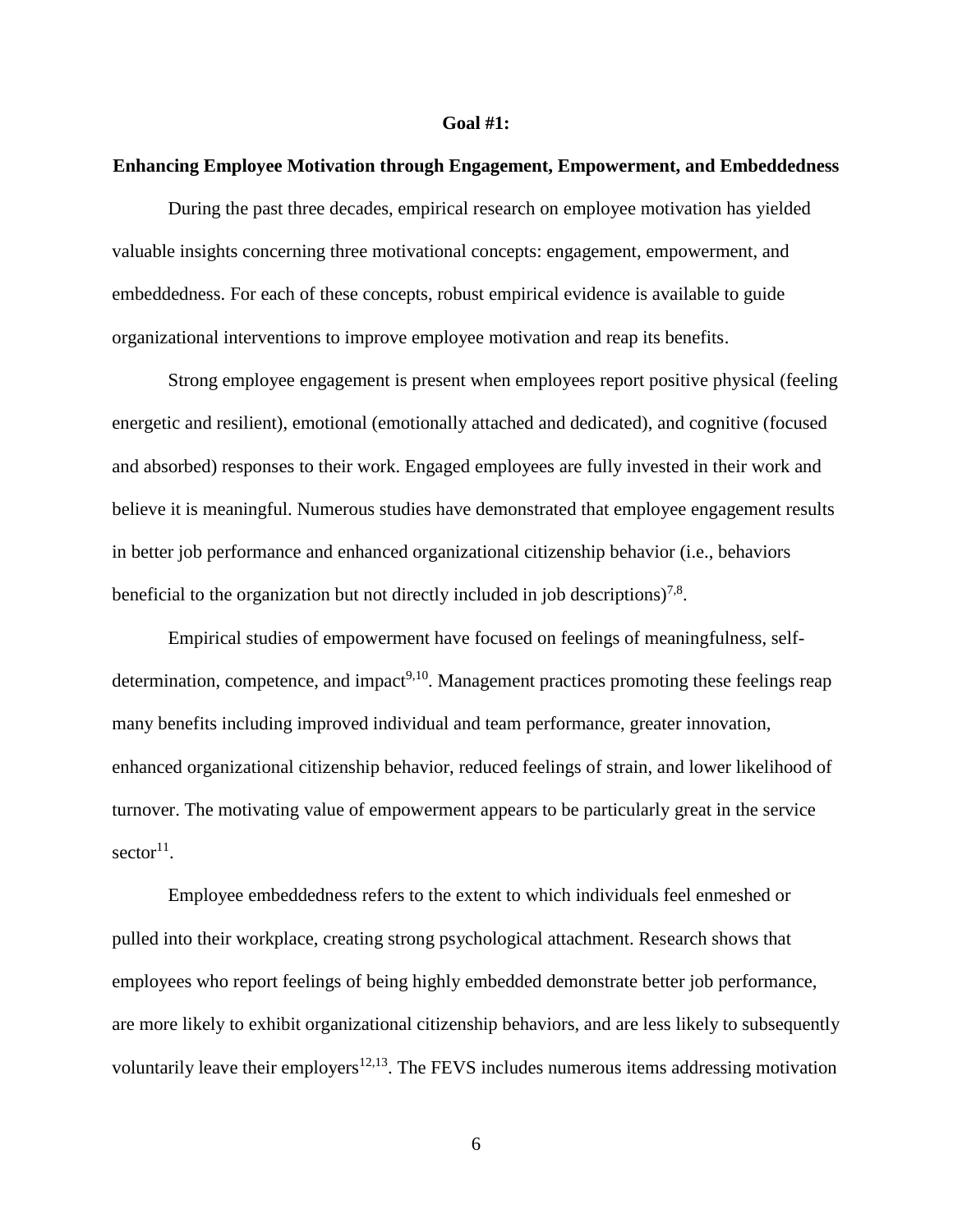including for example: item #3: "I feel encouraged to come up with new and better ways of doing things"; item #4: "My work gives me a feeling of personal accomplishment"; and item #11: "My talents are used well in the workplace."

# **Evidence-based Recommendations for Enhancing Employee Motivation through Engagement, Empowerment, and Embeddedness**

*Redesign jobs.* Important features of job design are: using a variety of valued skills, understanding how one's work contributes to larger organizational objectives, and having sufficient autonomy to determine how to perform one's work. A technique leveraging these features is the "Rapid Results" method. This structured process involves leaders working with staff members to identify problems, develop solutions, and set goals for making needed changes that can be completed in approximately 100 days<sup>14</sup>. Used successfully by many organizations worldwide, the Rapid Results method can engage and empower employees in making changes that address obstacles to their own motivation.

*Use a formal employee suggestion system.* Empowerment involves providing a path through which employees can influence the setting and achievement of strategic objectives and operational activities. It also involves employees in decisions and initiatives that affect an entire work unit or agency, signals management's trust, and affirms employees' feelings of efficacy and competence. Furthermore, when decision-making processes ensure participation of employees with different perspectives and knowledge bases, creativity and innovation result<sup>15</sup>. Sophisticated employee suggestion systems have been used in a wide range of companies as well as several federal agencies. These programs often involve allowing employees (often working in self-organized teams) to develop ideas for new products and services during normal work hours, a formal system for evaluating proposed ideas, a commitment to dedicate significant resources to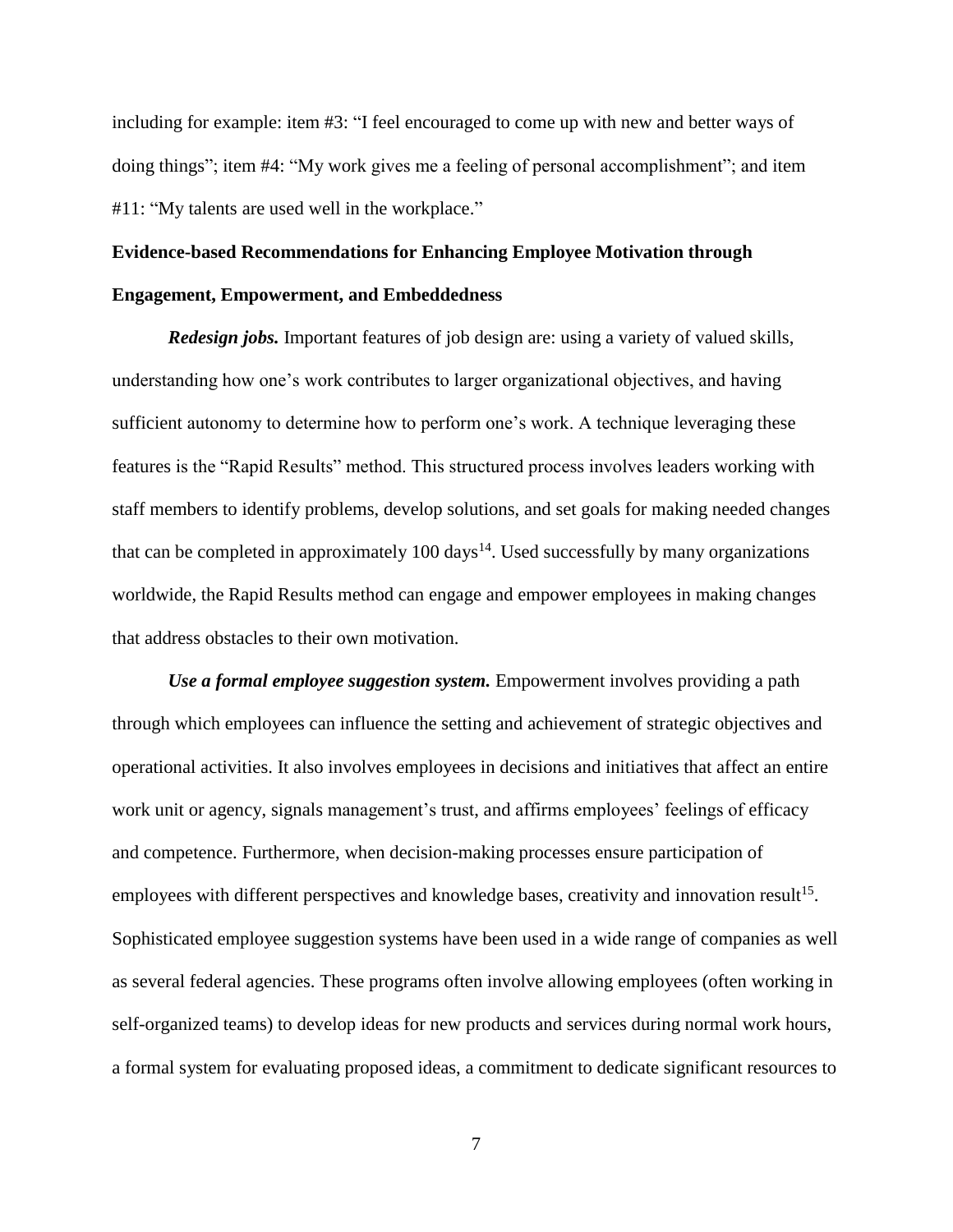ideas that are judged to be worthwhile, and giving recognition and rewards (often non-monetary) to employees who offer the best suggestions.

*Use performance dashboards.* Being able to perform well in one's job is motivating, while performing poorly is demotivating and contributes to a downward spiral of performance. Importantly, motivation is influenced by the competence of one's managers and co-workers as well as one's own competence. Allowing poor-performing individuals to remain in their jobs for too long may seem kind, but it is demotivating for other employees. An effective human resource management system ensures that employees are placed in jobs they are competent to perform doing work that contribute to an organization's bottom-line financial health<sup>16,17</sup>. If employees have the required skills but are not performing satisfactorily, their managers may need assistance in setting meaningful performance goals and providing frequent performance feedback<sup>18</sup>. Performance dashboards that display a few key performance metrics for an individual (including leaders), team, or an entire organization are increasingly used to provide the types of feedback so important to sustaining employee motivation and performance and making decisions such as who requires training and whom to terminate. Indeed, digital performance dashboards are increasingly being used for employees working in jobs as diverse as sales, nursing, delivery drivers, and Chief Executive Officers<sup>19</sup>.

### **Goal #2: Improving Voice**

Healthy, high-performing organizations are ones where employees are comfortable identifying challenges and problems as well as ideas for improvement<sup>20,21</sup>. However, empirical evidence suggests that employees often withhold such information, and that they do so for three primary reasons: they are afraid, they think it is futile, or they lack the motivation to speak  $up^{22,23}$ . Moreover, whistle-blowers offer suffer negative consequences for speaking up<sup>24</sup>. But, the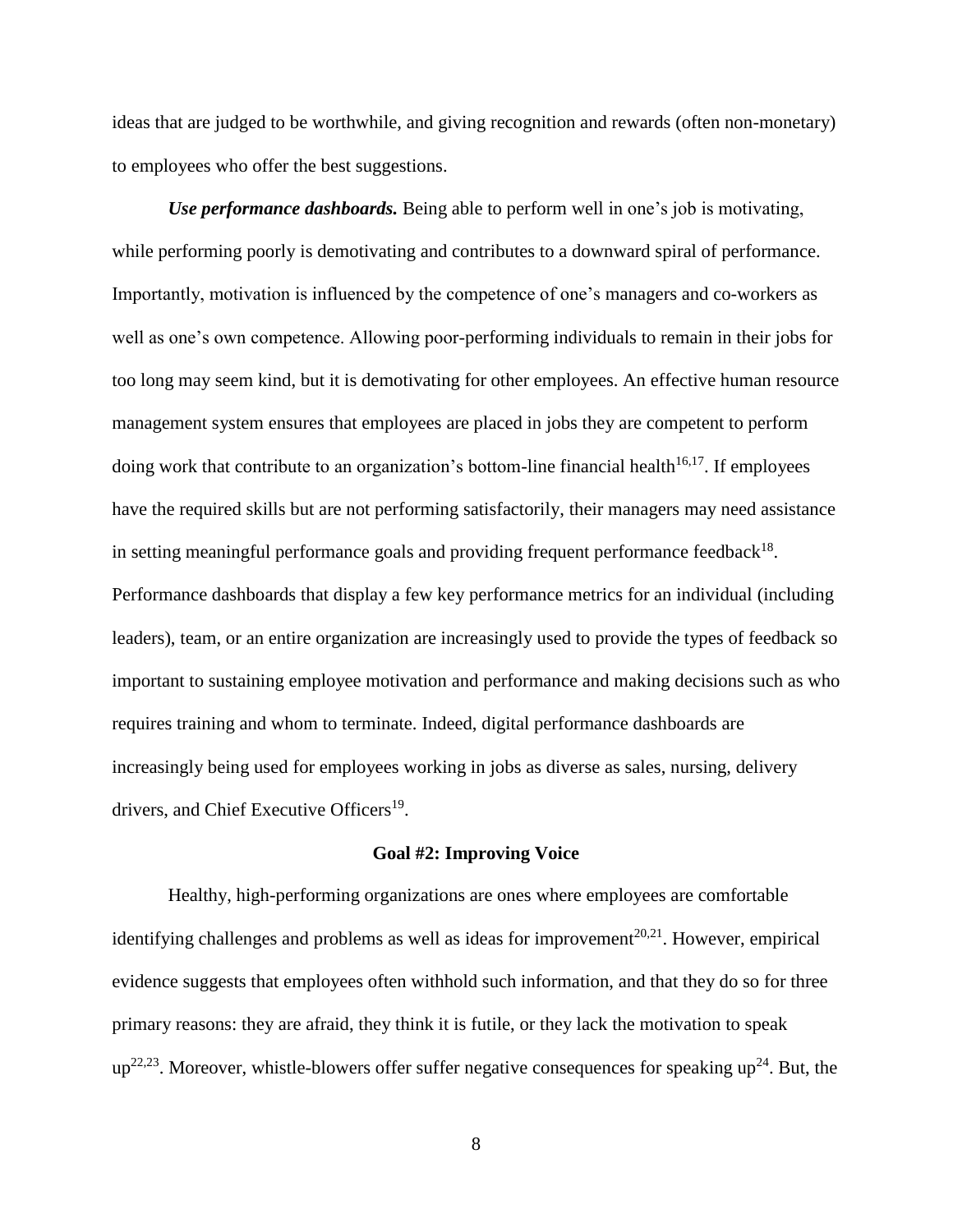costs of this information withholding, called "employee silence," involve not just the disasters that eventually make headlines, but also smaller and much more frequent losses such as reduced efficiency, missed opportunities, and employee disengagement and turnover $^{25,26}$ .

Empirical evidence<sup>27</sup> suggests that employee silence is seen at all hierarchical levels and not just within private sector organizations, but also within major federal agencies. Specifically, as indicated in the 2015 FEVS report, it appears that close to half of the federal employees who responded to the survey are unsure about whether it is worthwhile or safe to speak up about organizational improvement- or ethics-related issues (e.g., see responses to item #3: "I feel encouraged to come up with new and better ways of doing things," and item #17: "I can disclose a suspected violation of any law, rule or regulation without fear of reprisal"). These broad survey results are consistent with numerous more specific investigations in recent years that have identified problems with the voice culture in places like the Veterans Health Administration<sup>28</sup>, the New York Federal Reserve Bank  $^{29}$ , and some parts of the U.S. intelligence<sup>30</sup> and military community<sup>31</sup>. Reported problems range from self-censoring based on fear of consequences to reports of actual retaliation for speaking up. Fortunately, organizational science researchers have made significant strides in understanding the key drivers of voice behavior. For instance, immediate supervisors who actually solicit input (e.g., by walking around) rather than merely saying they are open to voice (e.g., announcing an open door policy) receive more input<sup>32</sup>. In addition, managers who act upon ideas received and report back to employees on those actions encourage employee voice<sup>33</sup>.

# **Evidence-based Recommendations for Improving Voice**

**Target leaders to influence groups and units.** Because individual leaders strongly influence employees' voice beliefs and behavior, it is not unusual to see different structures,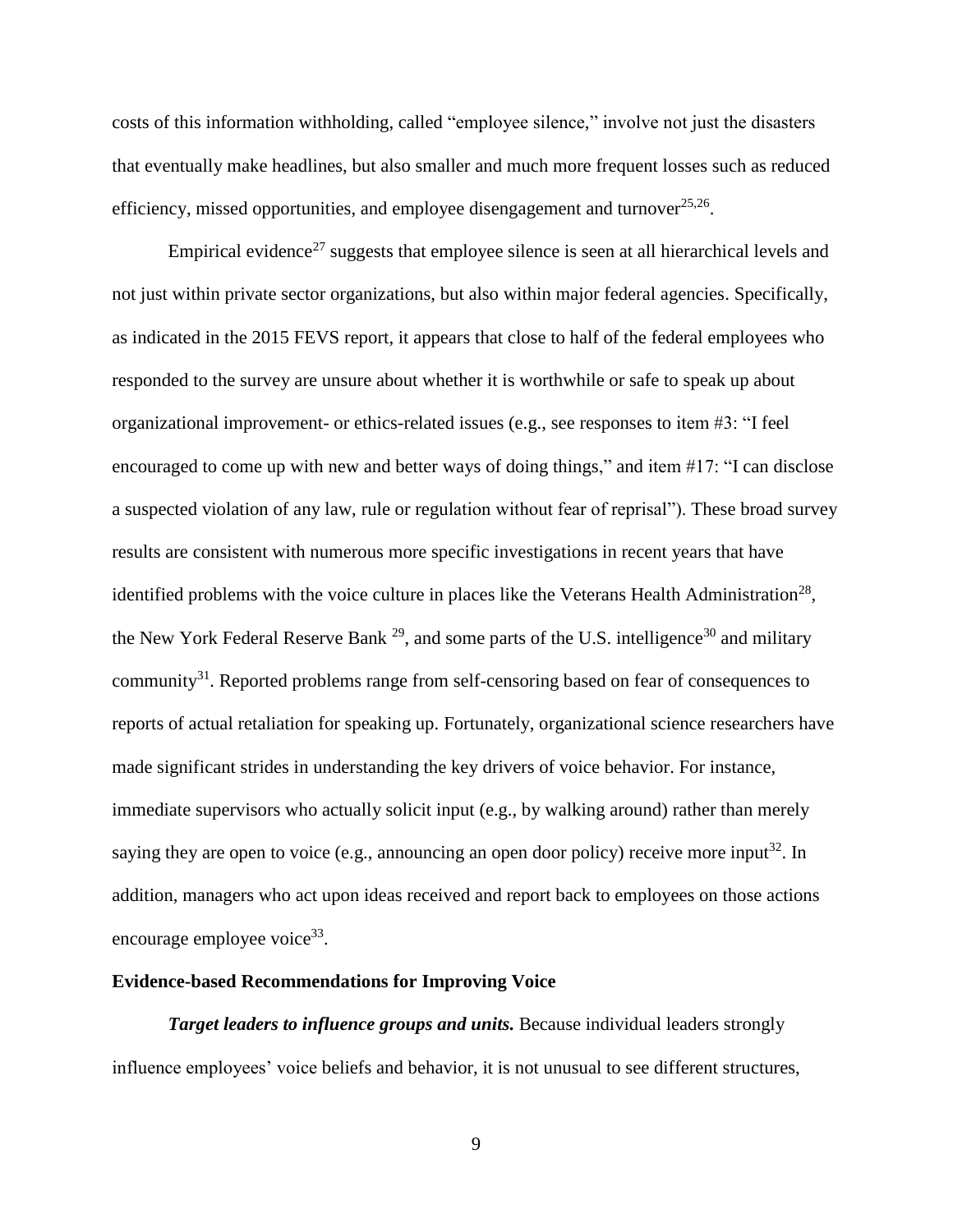processes, and climates for voice across units even within the same organization<sup>34</sup>. In other words, people are influenced by those around them perceived to have power including leaders and peers.<sup>35</sup> This means that interventions targeting leader training and effective behavior, which can be done with relatively less time or resource investment, could be very powerful in terms of having a positive downward effect in the entire unit. In short, interventions focused at the unit level, such as those focusing on leaders, are more likely to be effective, efficient, and scalable compared to ones solely focused on a unit's individual members.

*Reduce information flow barriers.* Because centralized decision making and separated divisions tend to decrease information flow<sup>36,37</sup>, interventions could be adopted to either reduce these structural barriers or to seek broader input despite them<sup>38,39</sup>. For example, consider skillfully-conducted "skip-level meetings," which are unscripted, unannounced casual opportunities to have coffee or lunch with a leader two or more levels higher in the chain of command<sup>40</sup>. Also, consider a "facilitated strategic input process," in which trusted employees are empowered and trained to collect and deliver information about barriers to accomplishing strategic objectives and then work with senior management to develop a response<sup>41</sup>. Skip-level meetings and facilitated strategic input processes can be implemented to increase transparent communication and organizational learning and both of these methodologies have been found to facilitate information flow and reduce employee silence around key strategic issues.

*Improve our understanding of voice solicitation and accountability.* A variety of alternative approaches might be used to improve our understanding of various types of voice interventions within the federal government, Within a given agency, some units could train leaders to actively engage in voice solicitation<sup>42</sup>, others could train leaders to act upon the input received<sup>43</sup>, and others could be used as control groups. Alternatively, programs focused on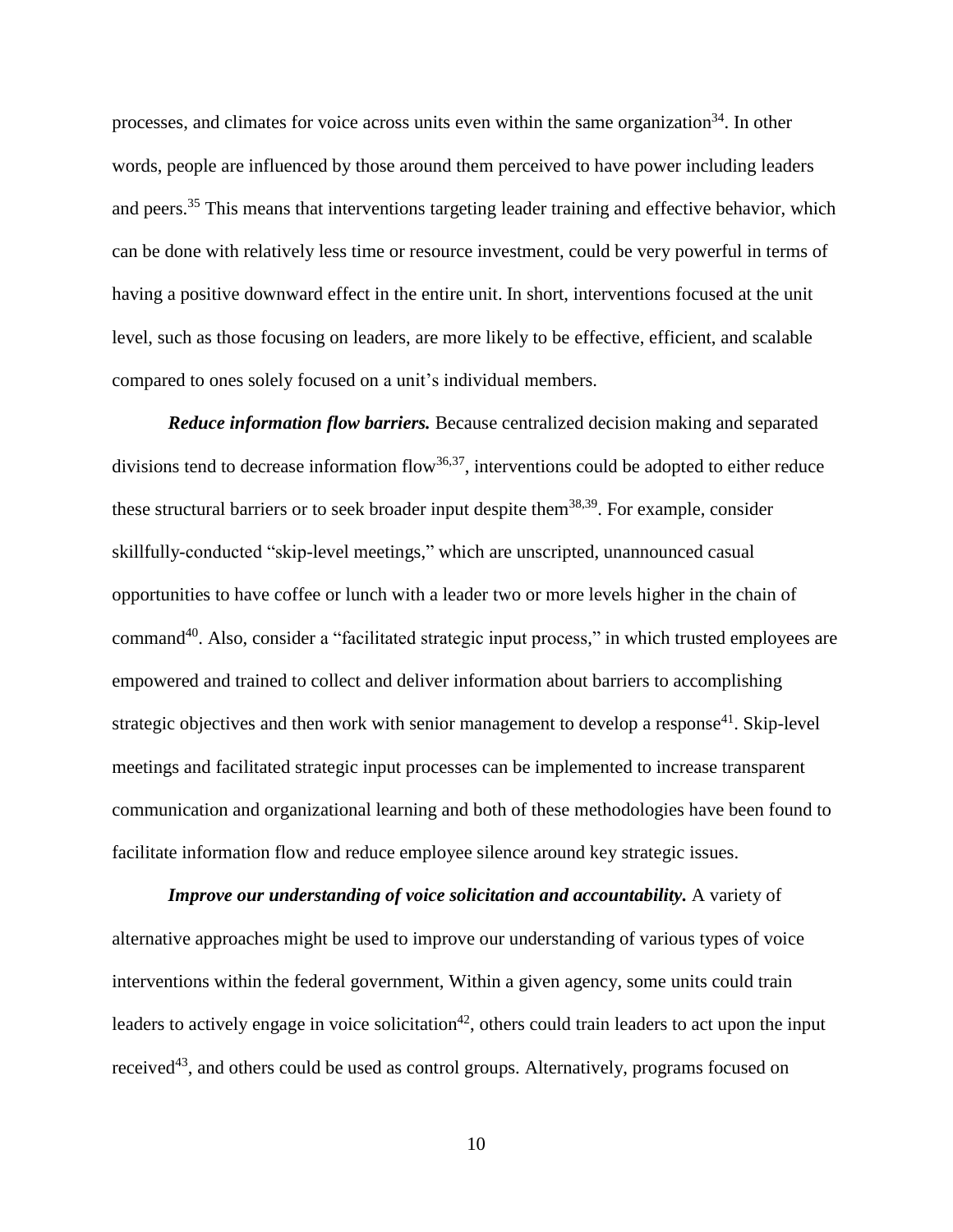"voice accountability" (e.g., evaluating employees for their improvement-oriented input and/or managers for creating healthy voice climates) versus "upside sharing" (e.g., allowing those who provide and enact solutions to share some of what is saved or gained) could be compared. Preand post-intervention assessment of both voice behavior and outcome metrics could be obtained to assess the effectiveness of these changes and their ease of implementation in agency settings.

*Improve our understanding of union-management partnerships***.** Employee voice can occur through either individual or collective processes and can be encouraged and supported by management alone or jointly through union-management partnerships. In unionized settings, joint sponsorship of employee engagement and problem solving teams and partnerships have been shown to enhance job satisfaction, union satisfaction, and organizational performance<sup>44</sup>. There have been a number of efforts to promote labor-management partnerships in federal agencies in the past but limited research on their effects<sup>45</sup>. This would be an ideal area for agency or unit-based experimentation and evaluation.

### **Goal #3:**

## **Improving within- and across-agency Cooperation, Communication, and Collaboration**

Classic models of organizations depict them as systems of cooperation and coordination<sup>46</sup> in which members collaborate effectively within work teams and across divisions or groups for mutual benefit<sup>47</sup>. Collaboration has had a central place in organizational science research because it affects knowledge acquisition and creation, organizational learning, resource-sharing, highquality work relationships, quality of labor-management relations, innovation, managerial success, goal attainment, and high performance $48,49$ 

The 2015 FEVS report (p. 12) noted that "The continued decline in scores for the Cooperative sub-factor indicates an area that leaders government-wide should pay particular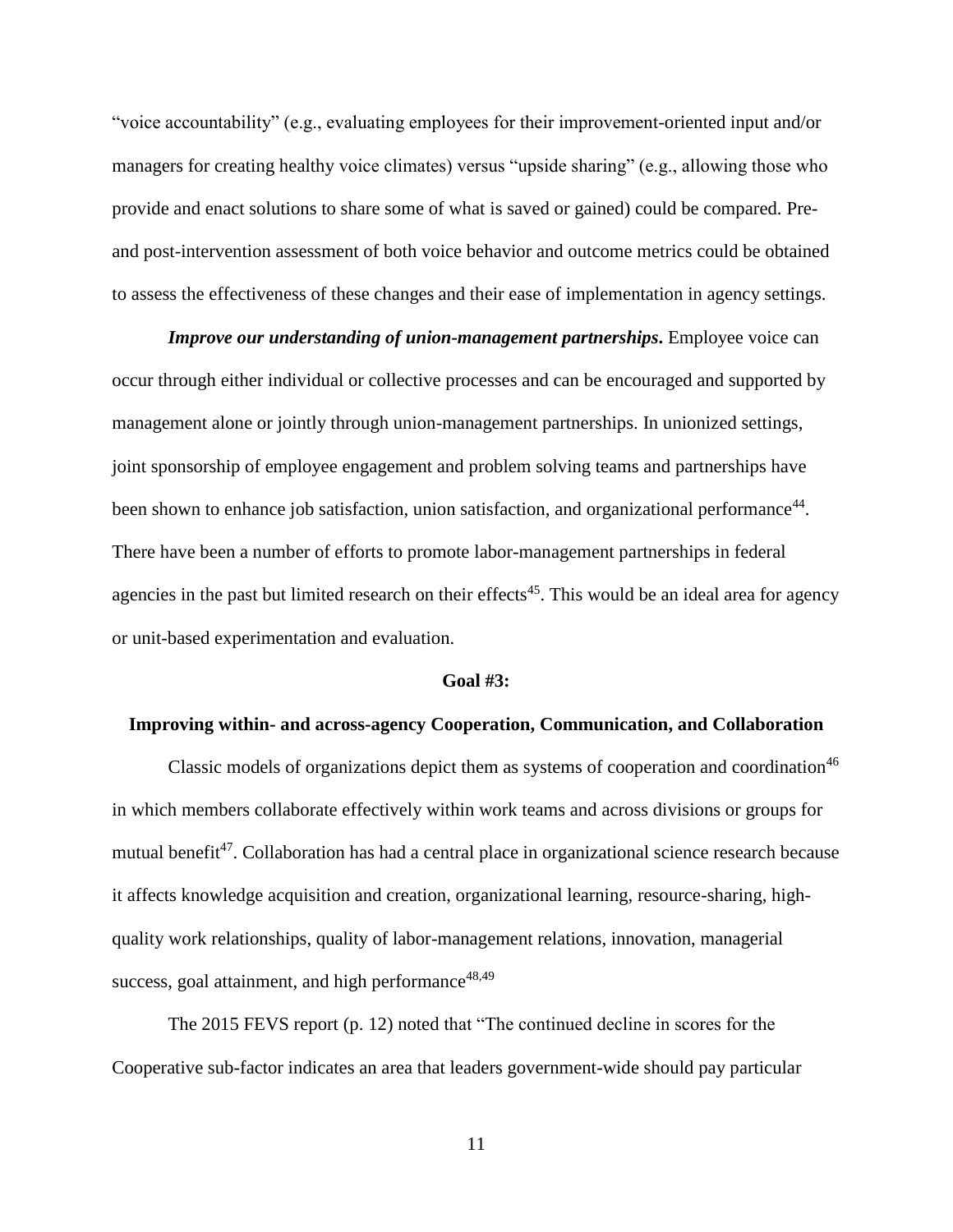attention to in the future." Promoting communication and collaboration across work units seems to be a leadership challenge. These declines in the Cooperative sub-factor may be related to declines observed in some of the "Leaders Lead" items (e.g., item #58: "Managers promote communication among different work units [for example, about projects, goals, needed resources]," and item #59: "Managers support collaboration across work units to accomplish work objectives"). More generally, respondents seem satisfied with their (immediate) supervisor, but less so with higher levels of management (e.g., item #52: "Overall, how good a job do you feel is being done by the manager directly above your immediate supervisor?" and item #53: "In my organization, senior leaders generate high levels of motivation and commitment in the workforce"). In addition, while scores on the Cooperative sub-factor are generally low overall, there were significant differences across agencies. Without the need to "name names," in 2015 a very large department had one of the lowest cooperative scores (37%), whereas the score for another large one was nearly twice as high (72%). High cooperation in some governmental organizations suggests that the potential for considerable improvement exists among their less cooperative counterparts. Leader behavior promoting communication across units and cross-unit leader mentoring are critical factors in this improvement and a focus of the recommendation to which we now turn.

# **Evidence-based Recommendations for Improving Cooperation, Communication, and Collaboration**

*Set clear and achievable goals for cross-unit communication and collaboration.*  Managers, and especially senior leadership, need to clearly articulate, explain, and set realistic, specific and attainable goals for cross-unit communication and collaboration rather than more general or vague "do your best" kinds of goals<sup>50</sup>. A widely-used shorthand for these kinds of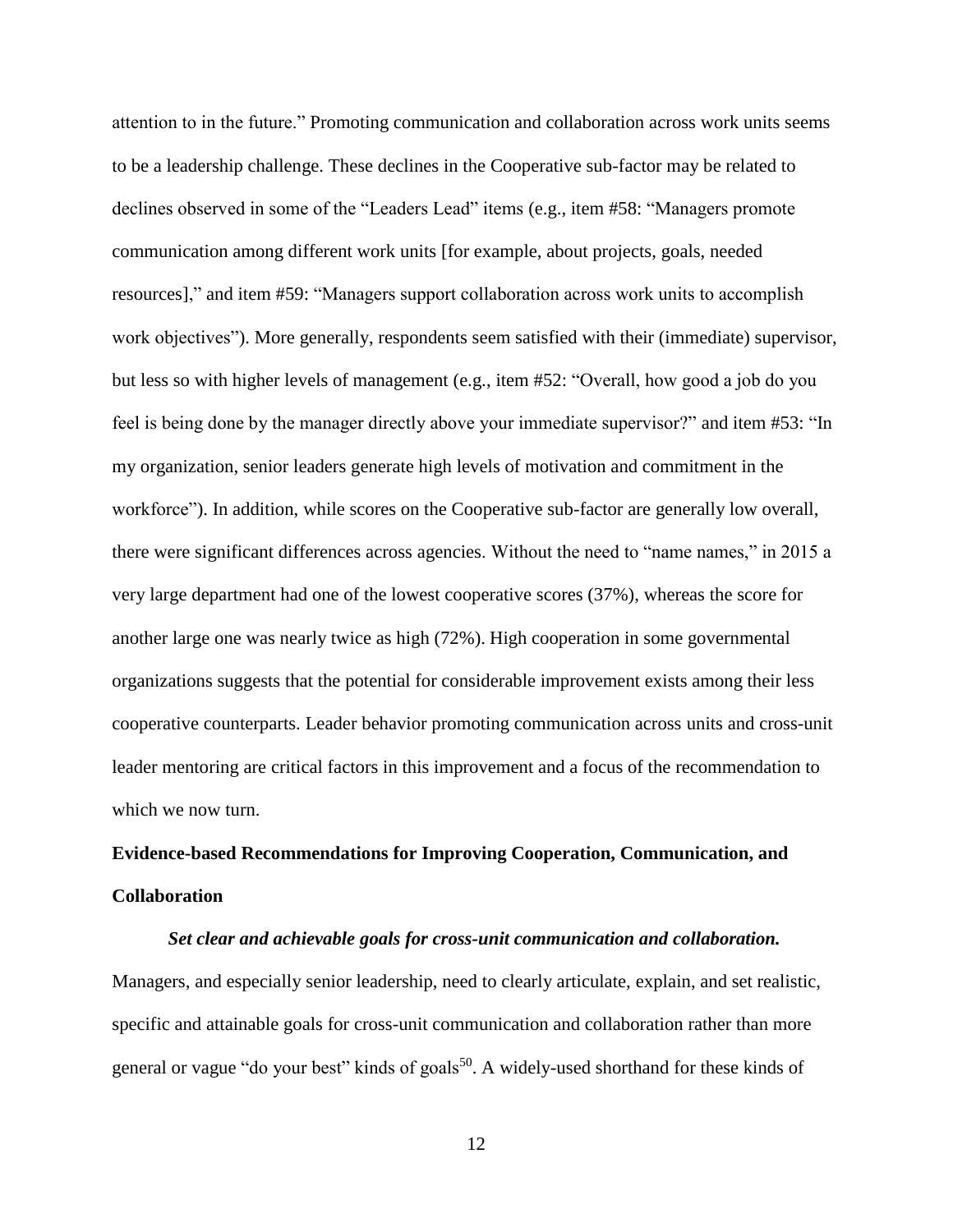clear goals is SMART: Specific, Measurable, Achievable, Realistic, and Time-bound Goals for either specific projects or as part of ongoing work flows and processes<sup>51</sup>. Encouraging employees to identify with commonly shared goals will reduce conflict and competition over subgroup goals<sup>52,53</sup>, especially when this arises at the boundaries between different organizational groups<sup>54</sup>. Setting and meeting those goals is likely to result in enhanced social capital (i.e., resources embedded in relationships across individuals or work units<sup>55</sup>). Social capital is important because it improves performance and retention in settings ranging from for-profit enterprises to public schools<sup>56</sup>.

*Enable and support the formation of interdependent, cross-work unit teams.* These teams would have specific goals and be equipped with the information, resources, and support they need, and organized in a variety of ways. Specifically (a) a purpose-orientation, with individuals having different specialties explicitly tasked with a creative or innovative project such as innovation teams at IDEO<sup>57,58</sup>; (b) adequate time for cross-unit communication and collaboration, perhaps allowing employees to use a portion of their work time; or (c) team empowerment to collaborate in finding creative solutions to problems, much like NASA's Eugene Kranz, in returning the critically damaged Apollo 13 back to earth<sup>59</sup>.

*Reinforce collaborative goals through appropriate incentive and performance systems.* People tend to engage in behaviors for which they are rewarded, rather than do what their formal roles prescribe or superiors presume they should do. Asking employees to work as a team but rewarding individual performance is what Steve Kerr<sup>60</sup> described as a managerial "folly" – "Rewarding A, while hoping for B." If there is an interest in improving cross-unit collaboration, effective interventions should involve formal and informal ways to reward it. Also, leader follow-through in aligning goals with reward systems is key.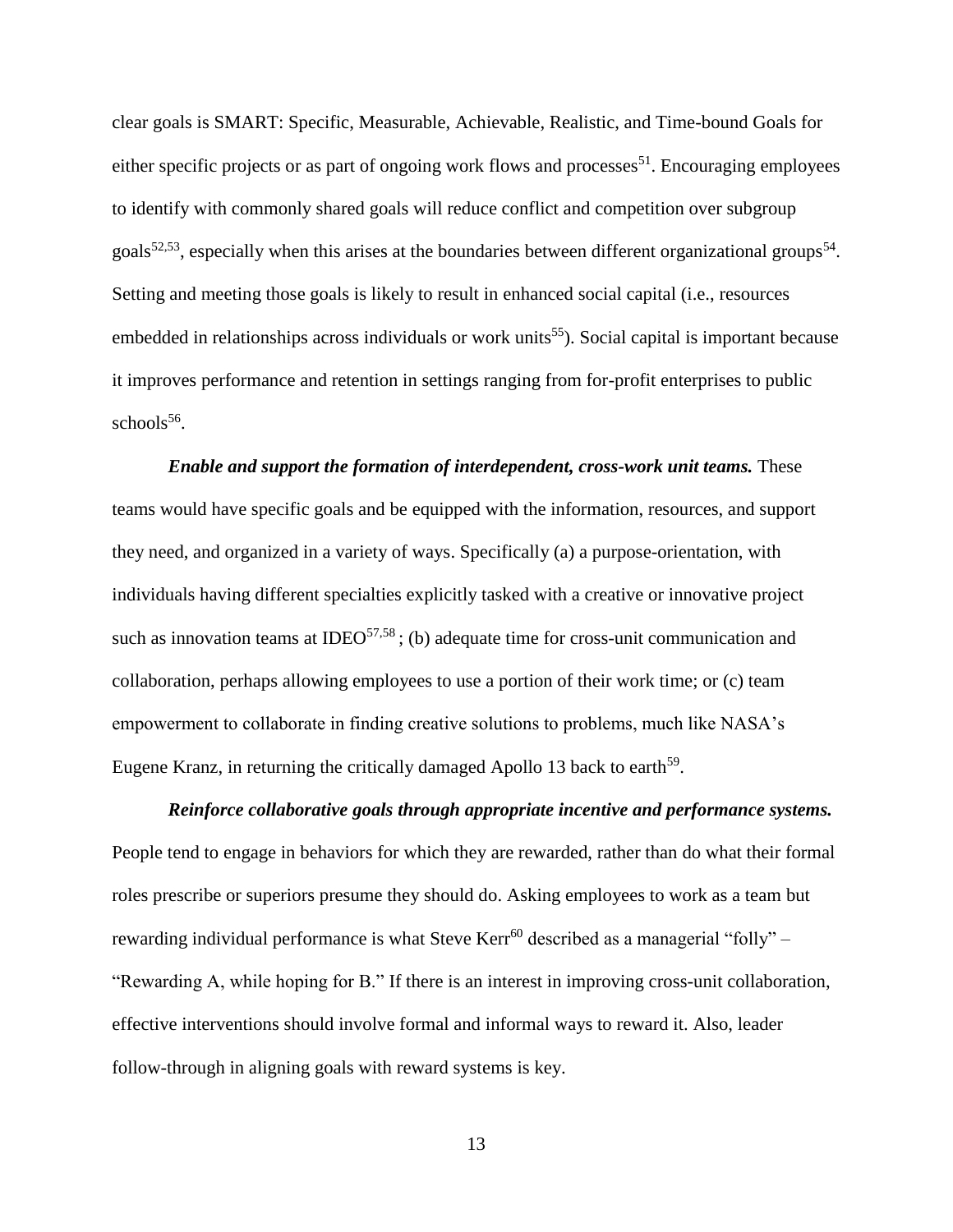#### *Improve our understanding of collaboration through union-management partnerships*.

Approximately 27% of federal employees (i.e., about 880,000 individuals) are unionized and approximately 32% (i.e., about 1,160,000 individuals) are represented by unions.<sup>61</sup> Although union partnerships have been encouraged at various points in the past<sup>62</sup>, it is unclear how much effort is underway to build and support partnerships at the present time and to our knowledge no labor management partnerships have ever been evaluated using randomized controlled experiments. The decentralized structure of federal agencies and units provides an ideal setting for designing such experiments $63,64$ .

## **Concluding Remarks**

Results from the federal survey of employees reveals both good news and bad news: on the one hand, overall federal employees are generally satisfied with their jobs, but on the other hand, there is (a) wide variation in measures of employee attitudes across agencies and (b) clear aspects of the work environment that might be improved to achieve better levels of performance. Based on decades of research in the organizational sciences, this article briefly summarized a comparatively small subset of the potential evidence-based interventions that could be implemented by agencies interested in improving (a) employee motivation through engagement, empowerment, and embeddedness; (b) employee voice; and (c) within- and across-unit cooperation, communication, and collaboration. The use of organizational research evidence to improve performance metrics already occurs regularly in companies such as Google<sup>65</sup> and, if implemented more widely in government, holds great promise. Moreover, interventions should be designed and governed by the full range of stakeholders capable of supporting learning processes and promoting diffusion of successful innovations across the federal government.

Regarding suggestions for research, we recommend continuing to monitor trends from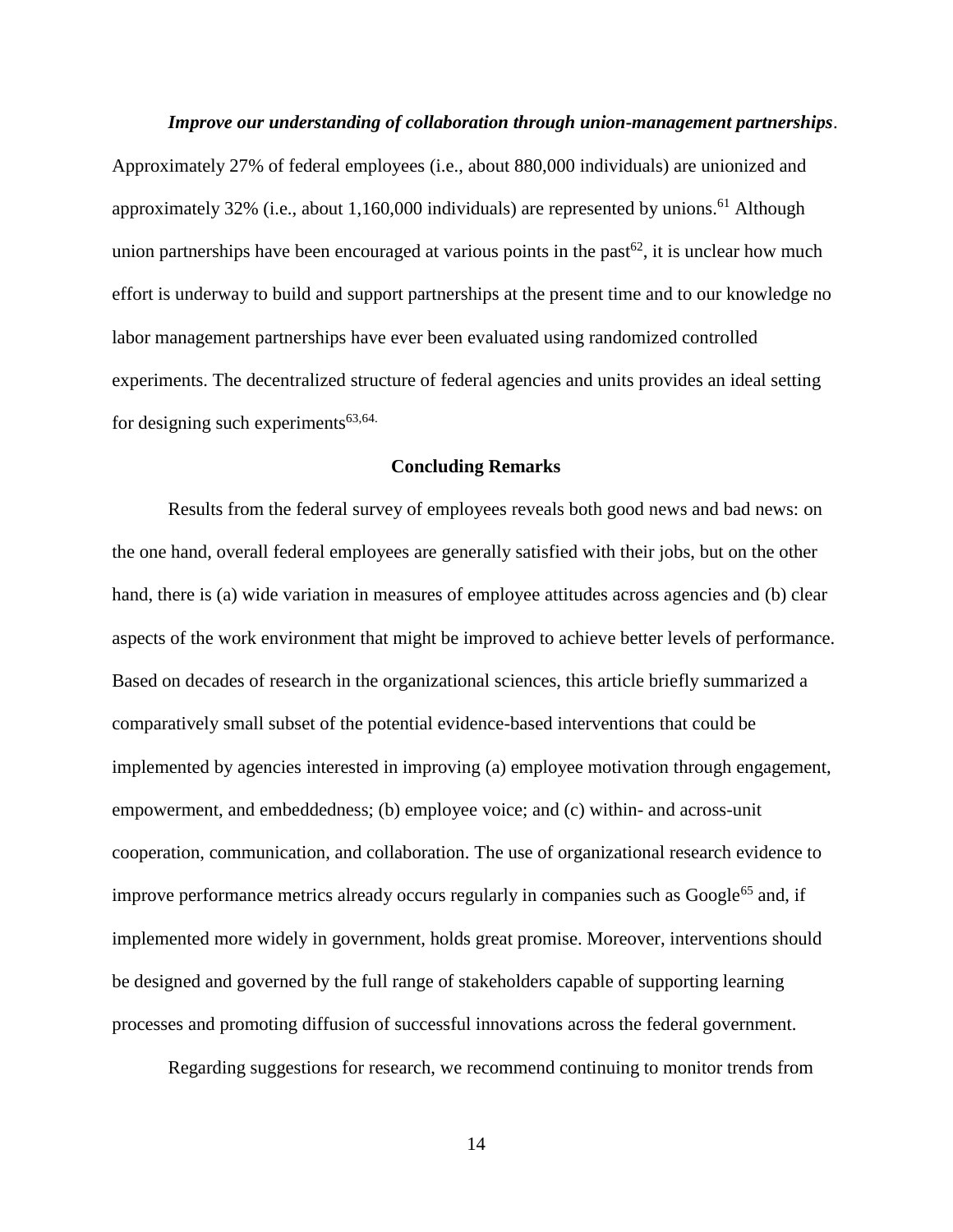the FEVS within agencies and occupational groups to identify future needs for organizational science initiatives that address variation in work unit job demands. For example, partnerships might explore how to improve job conditions (e.g., workload, time constraints) and increase individual and team resilience and social capital, especially for mission-critical jobs. Examples would be designing and assessing initiatives to change the work environment to increase social resources for managing job constraints and fostering effective individual and work unit coping strategies. Given the size and decentralized structure of federal agencies and work units, we suggest designing randomized controlled experiments that can identify causal effects.

Finally, a common denominator of all of our recommendations is that they involve some type of change. Research indicates that successful organizational change involves a systematic process that builds leader and employee ability, motivation, and opportunity to act in changepromoting ways<sup>66, 67</sup>. A coherent vision of the change needs to be communicated, understood, and acted upon across levels via leader modeling and reinforced through employee training and development<sup>68</sup>. Leaders should be held accountable regarding the degree of employee motivation, engagement, performance, and innovation in their units. Experimentation and encouragement of innovation are characteristics of successful change efforts as leaders and employees learn how to adapt the change to their organizations and build new linkages between people and units that capitalize on the opportunities to solve problems that change makes possible<sup>69</sup>. A key idea throughout this analysis is that leaders who systematically implement and evaluate evidence-based management practices build both employee trust and confidence and overall organizational effectiveness.

We look forward to collaborating with federal agencies to design and implement interventions as well as research with the synergistic goals of improving employee wellbeing,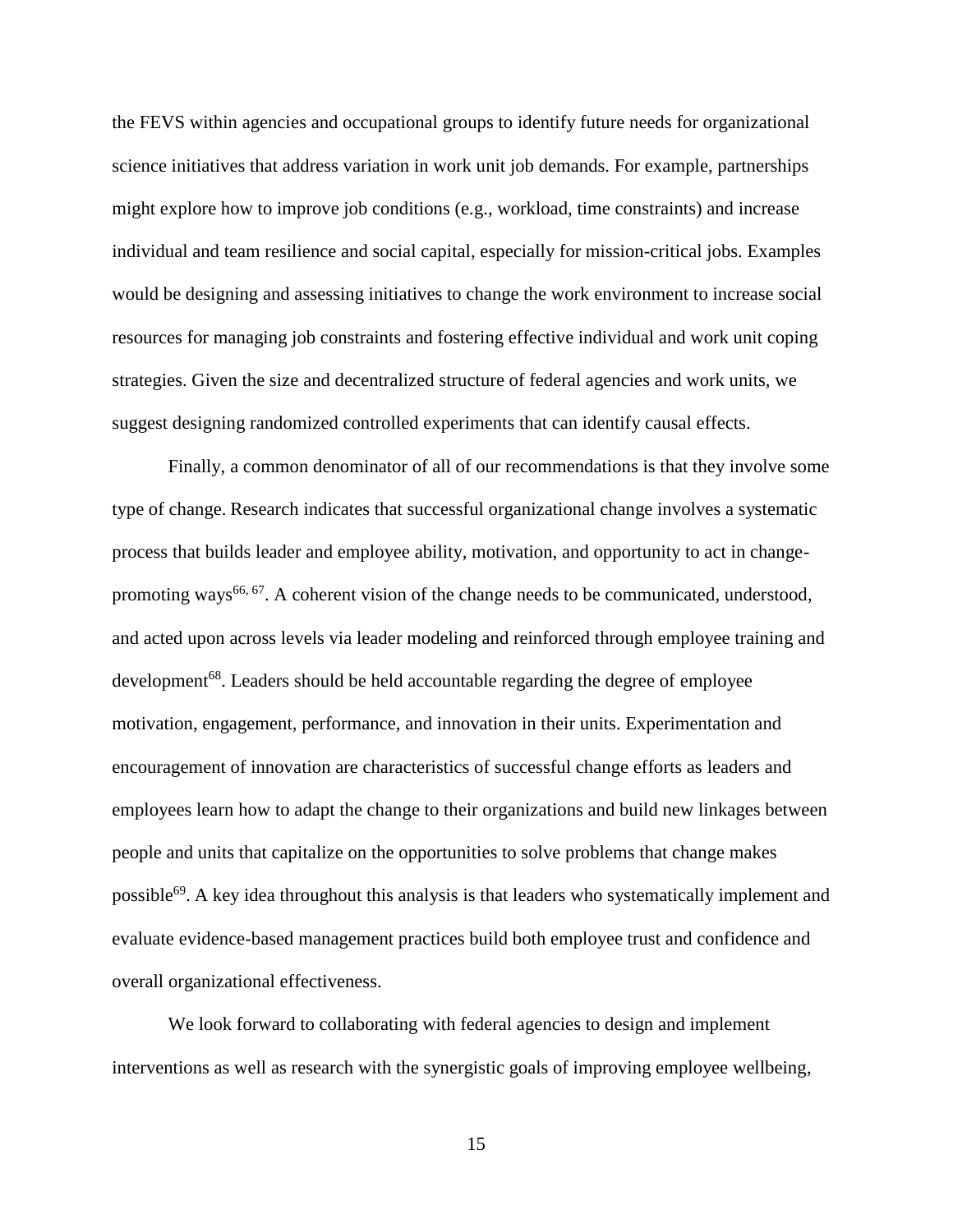employee productivity, and agency performance and innovation. These will be win-win results leading to increased agency efficiency and effectiveness for the taxpayer.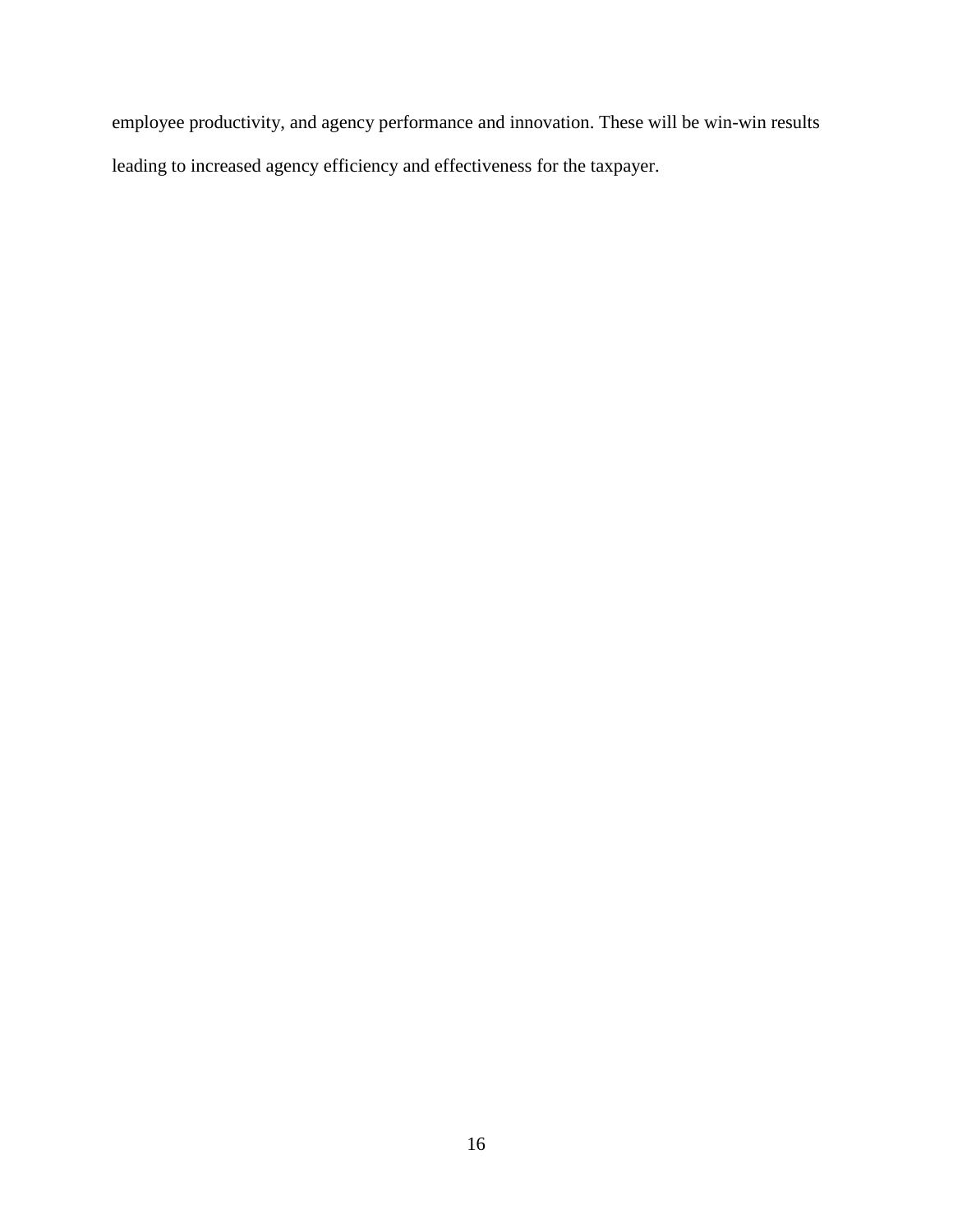# **References**

<sup>1</sup> Driving Federal Performance, available online at  $(\frac{https://www.performance.gov)}{https://www.performance.gov)}$ 

<sup>2</sup> Cascio, W. F., & Aguinis, H. (2011). *Applied psychology in human resource management* (7th edition). Upper Saddle River, NJ: Pearson Prentice Hall.

<sup>3</sup> Jackson, S. E., Schuler, R. S., & Werner, S. (2012). *Managing human resources* (11<sup>th</sup> edition). Mason, Ohio: Cengage.

<sup>4</sup> Aguinis, H. (2013). *Performance management* (3rd edition). Upper Saddle River, NJ: Pearson Prentice Hall.

<sup>5</sup>OPM Releases Full FEVS Report for 2015, available online at

<https://www.opm.gov/blogs/Director/2015/10/6/OPM-Releases-Full-FEVS-Report-for-2015/>

 $\overline{6}$  Federal Employee Viewpoint Survey Results: Employees Influencing Change, available online at [https://www.fedview.opm.gov/2015FILES/2015\\_FEVS\\_Gwide\\_Final\\_Report.PDF](https://www.fedview.opm.gov/2015FILES/2015_FEVS_Gwide_Final_Report.PDF)

<sup>7</sup> Bakker, A.B., Demerouti, E., & Sanz-Vergel. A.I. (2014). Burnout and work engagement. *Annual Review of Organizational Psychology and Organizational Behavior, 1,* 389–411.

<sup>8</sup> Christian, M., Garza, A., & Slaughter, J. (2011). Work engagement: a quantitative review and test of its relations with task and contextual performance. *Personnel Psychology, 64*, 89-136.

<sup>9</sup> Spreitzer, G.M. (1995). Psychological empowerment in the workplace: Dimensions, measurement, and validation. *Academy of Management Journal, 38,* 1442-1465.

<sup>10</sup> Thomas, K. W., & Velthouse, B. A. (1990). Cognitive elements of empowerment: An "interpretive" model of intrinsic task motivation. *Academy of Management Review, 15,* 666-681.

<sup>11</sup> Seibert. S. E., Wang, G., & Courtright, S. H. (2011). Antecedents and consequences of psychological and team empowerment in organizations: A meta-analytic review. *Journal of Applied Psychology, 96*, 981–1003.

 $1^2$  Holtom, B. C., Mitchell, T. R., Lee, T. W., & Eberly, M. B. (2008). Turnover and retention research: A glance at the past, a closer review of the present, and a venture into the future. *Academy of Management Annals, 2*, 231-274.

<sup>13</sup> Jiang, K., Lui, D., McKay, P. F., Lee, T. W., & Mitchell, T. R. (2012). When and how is job embeddedness predictive of turnover? A meta-analytic investigation. *Journal of Applied Psychology, 97,* 1077-96

<sup>14</sup> Schaffer, R. H., & Ashkenas, R. (2011). *Rapid Results!: How 100-day projects build the capacity for large-scale change*. NY: John Wiley & Sons.

<sup>15</sup> Seibert, S. E., Wang, G., & Courtright, S. H. (2011). Antecedents and consequences of psychological and team empowerment in organizations: A meta-analytic review. *Journal of Applied Psychology, 96,* 981–1003.

<sup>16</sup> Jackson, S. E., Schuler, R. S., and Jiang, K. (2014). An aspirational framework for strategic human resource management. *Academy of Management Annals, 8*, 1-56.

<sup>17</sup> Jackson, S. E., Schuler, R. S., & Werner, S. (2012). *Managing human resources* (11<sup>th</sup> edition). Mason, Ohio: Cengage.

<sup>18</sup> Aguinis, H., Gottfredson, R. K., & Joo, H. (2012). Delivering effective performance feedback: The strengths-based approach. *Business Horizons, 55*, 105-111.

<sup>19</sup> Morrow, C. (2015). A CEO performance dashboard: Obtaining better CEO evaluations. *HayGroup Executive Edition*, October: 4-6.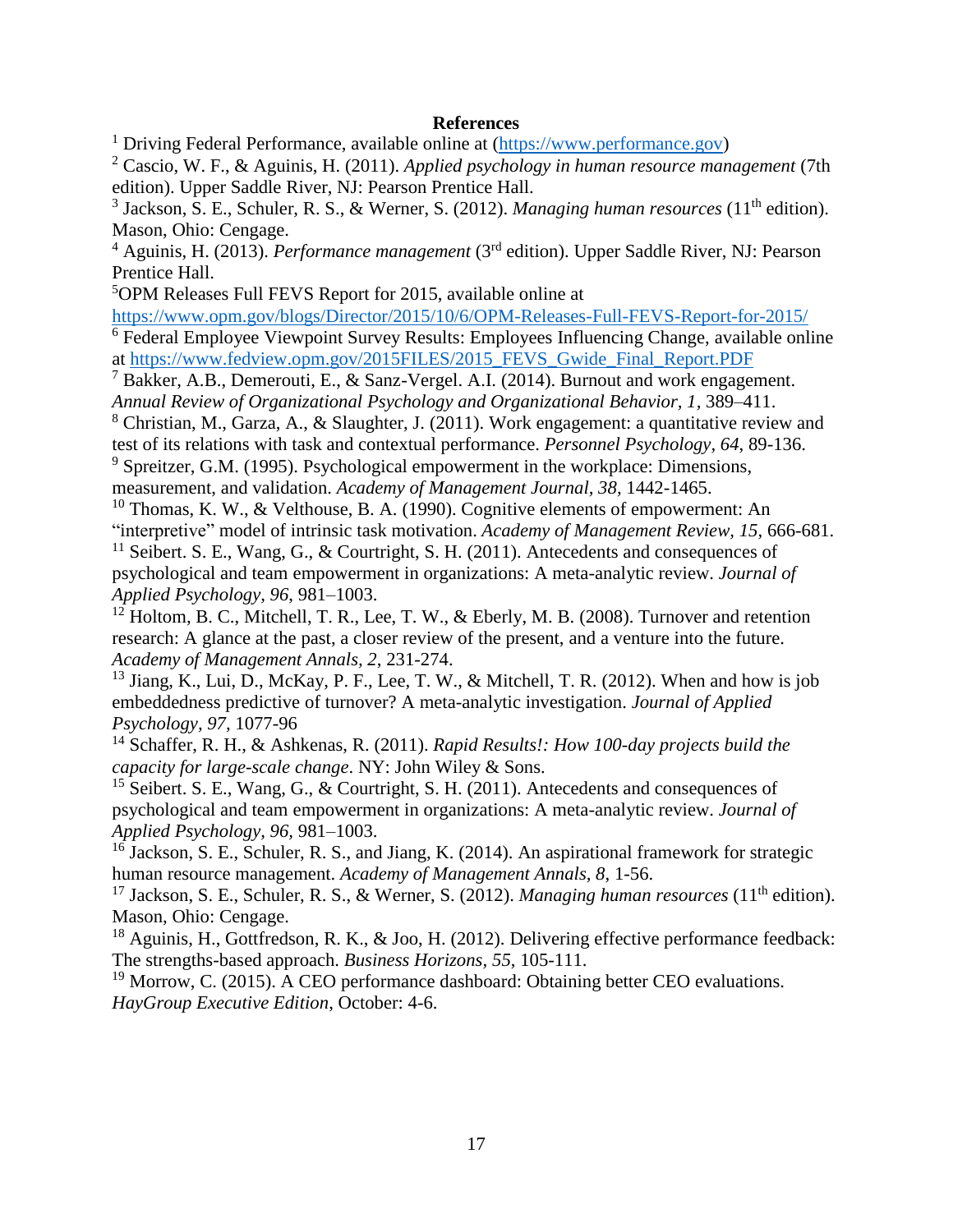<sup>20</sup> Detert, J.R. & Trevino, L.K. (2010). Speaking up to higher ups: How supervisors and skiplevel leaders influence employee voice. *Organization Science, 21,* 249 – 270.

 $21$  Edmondson, A.C. (2002). The local and variegated nature of learning in organizations: A group-level perspective. *Organization Science, 13*, 128–146.

 $^{22}$  Milliken, F. J., Morrison, E. W., & Hewlin, P. F. (2003). An exploratory study of employee silence: Issues that employees don't communicate upward and why. *Journal of Management Studies, 40,* 1453-1476.

<sup>23</sup> Morrison, E.W. (2014). Employee voice and silence. *Annual Review of Organizational Psychology and Organizational Behavior, 1,* 173-197.

<sup>24</sup> Rothschild, J., & Miethe, T. D. (1999). Whistle-blower disclosures and management retaliation: The battle to control information about organization corruption. *Work and Occupations, 26*, 107-128.

<sup>25</sup> Detert, J.R., Burris, E.R., Harrison, D., & Martin, S. (2013). Voice flows to and around leaders: Is more always better for unit performance? *Administrative Science Quarterly, 58,* 624- 668.

<sup>26</sup> McClean, E., Burris, E.R., & Detert, J.R. (2013). When does voice lead to exit? It depends on leadership. *Academy of Management Journal, 56*, 525-548.

<sup>27</sup> Detert, J.R. & Trevino, L.K. (2010). Speaking up to higher ups: How supervisors and skiplevel leaders influence employee voice. *Organization Science, 21,* 249 – 270.

<sup>28</sup> McKinsey & Company, Inc. (2015). Assessment L (Leadership). Retrieved from [http://www.va.gov/opa/choiceact/documents/assessments/Assessment\\_L\\_Leadership.pdf](http://www.va.gov/opa/choiceact/documents/assessments/Assessment_L_Leadership.pdf)

 $29$  Da Costa, P.N. (2014). N.Y. Fed staff afraid to speak up, secret review found. The Wall Street Journal. Retrieved from [http://blogs.wsj.com/economics/2014/09/26/n-y-fed-staff-afraid-to](http://blogs.wsj.com/economics/2014/09/26/n-y-fed-staff-afraid-to-speak-up-secret-review-found/)[speak-up-secret-review-found/.](http://blogs.wsj.com/economics/2014/09/26/n-y-fed-staff-afraid-to-speak-up-secret-review-found/)

 $30$  Harris, S. & Youssef, N.A. (2015). Exclusive: 50 spies say ISIS intelligence was cooked. The Daily Beast. Retrieved from [http://www.thedailybeast.com/articles/2015/09/09/exclusive-50](http://www.thedailybeast.com/articles/2015/09/09/exclusive-50-spies-say-isis-intelligence-was-cooked.html) [spies-say-isis-intelligence-was-cooked.html.](http://www.thedailybeast.com/articles/2015/09/09/exclusive-50-spies-say-isis-intelligence-was-cooked.html)

 $\overline{31}$  Losey, S. (2015). Lt. col. says speaking up about assault hurt her career. Retrieved from [http://www.airforcetimes.com/story/military/2015/05/26/she-came-forward-then-another](http://www.airforcetimes.com/story/military/2015/05/26/she-came-forward-then-another-ordeal/27639681/)[ordeal/27639681/.](http://www.airforcetimes.com/story/military/2015/05/26/she-came-forward-then-another-ordeal/27639681/)

 $\frac{32}{32}$  Tangirala, S. & Ramanujam, R. (2012). Ask and you shall hear (but not always): Examining the relationship between manager consultation and employee voice. *Personnel Psychology, 65,* 251-282.

<sup>33</sup> Burris, E.R., Detert, J.R., & Harrison, D. (2010). *Employee voice and opportunities for learning in credit unions.* Filene Research Institute White Paper no. 209. Madison, WI.

<sup>34</sup> Morrison, E.W., Wheeler-Smith, S.L., & Kamdar, D. (2011). Speaking up in groups: A crosslevel study of group voice climate and voice. *Journal of Applied Psychology, 96,* 183-191

<sup>35</sup> Fiske, S.T. (1993). Controlling other people: The impact of power on stereotyping. *American Psychologist, 48(6),* 621–628.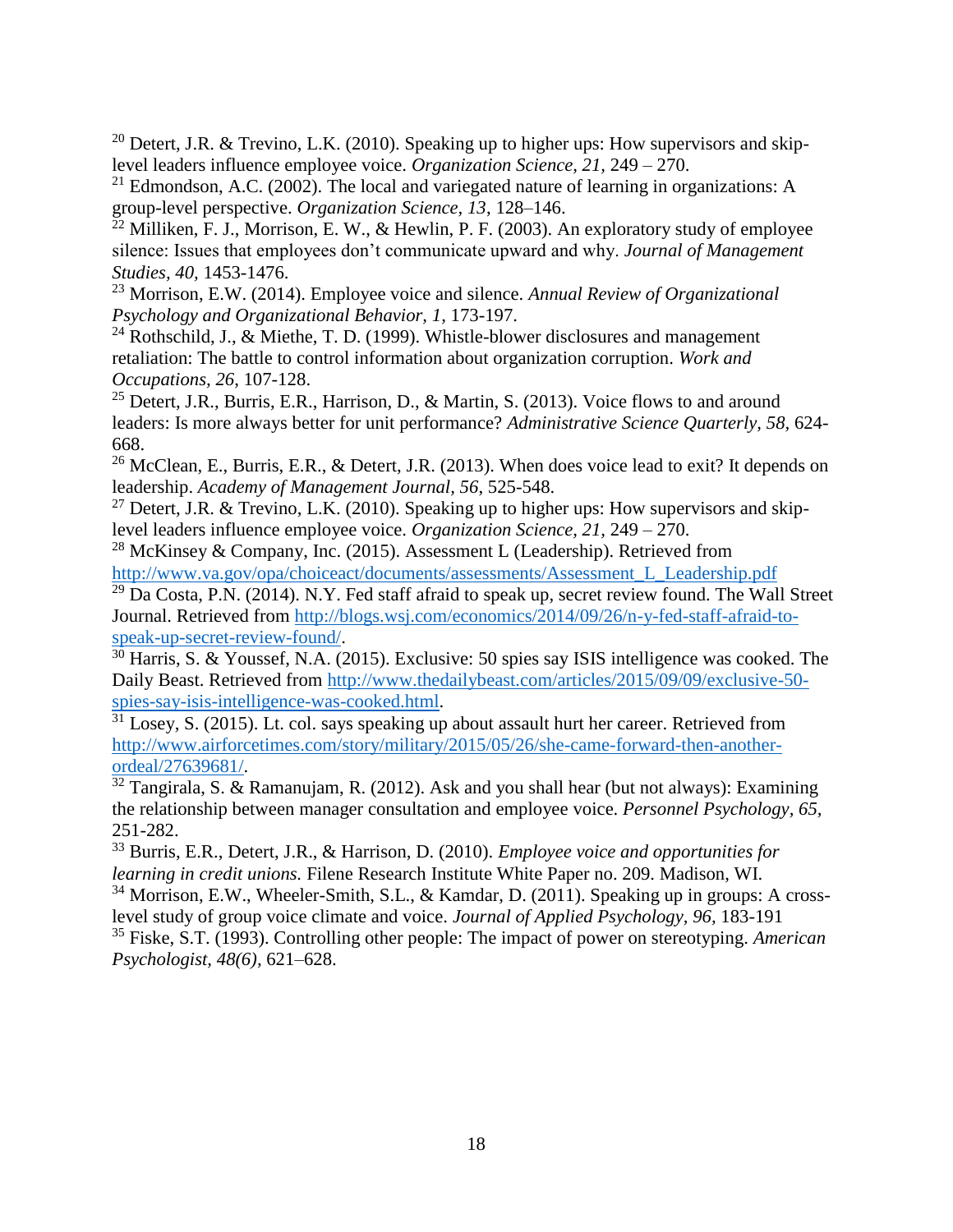<sup>36</sup> Burt, R.S. (2004). Structural holes and good ideas. American Journal of Sociology, 110: 349- 399.

<sup>37</sup> Detert, J.R., & Edmondson, A.C. (2011). Implicit voice theories: Taken-for-granted rules of self-censorship at work. *Academy of Management Journal, 54,* 461-468.

<sup>38</sup> Dutton, J. E., Ashford, S.J., Lawrence, K.A., & Miner-Rubino, K. (2002). Red light, green light: Making sense of the organizational context for issue selling. *Organization Science, 13,* 355–369.

<sup>39</sup> Detert, J.R., Burris, E.R., Harrison, D., & Martin, S. (2013). Voice flows to and around leaders: Is more always better for unit performance? *Administrative Science Quarterly, 58,* 624- 668.

 $40$  Detert, J.R. & Trevino, L.K. (2010). Speaking up to higher ups: How supervisors and skiplevel leaders influence employee voice. *Organization Science, 21*, 249 – 270.

 $41$  Beer, M. (2013). The strategic fitness process: A collaborative action research method for developing and understanding organizational prototypes and dynamic capabilities. *Journal of Organization Design, 2,* 28-34.

 $42$  Tangirala, S. & Ramanujam, R. (2012). Ask and you shall hear (but not always): Examining the relationship between manager consultation and employee voice. *Personnel Psychology, 65,*  251-282.

<sup>43</sup> Burris, E.R., Detert, J.R., & Harrison, D. (2010). *Employee voice and opportunities for learning in credit unions.* Filene Research Institute White Paper no. 209. Madison, WI.

<sup>44</sup> Appelbaum, E., Hoffer Gittell, J., & Leana, C. (2011). *High performance workplace practices and economic growth*. Available online at [http://cepr.net/publications/reports/high](http://cepr.net/publications/reports/high-performance-work-practices-and-sustainable-economic-growth)[performance-work-practices-and-sustainable-economic-growth](http://cepr.net/publications/reports/high-performance-work-practices-and-sustainable-economic-growth)

<sup>45</sup> Masters, M. F., Albright, R. R., & Eplion, D. (2006). What did partnerships do: Evidence from the federal sector. *ILR Review, 59*, 367-82.

<sup>46</sup> Barnard, G. (1938). *The functions of the executive*. Cambridge, MA: Harvard University Press.

<sup>47</sup> Smith, K.G., Carroll, S.J., & Ashford, S.J. (1995). Intra- and interorganizational cooperation: a research agenda, *Academy of Management Journal, 38,* 7‐23.

<sup>48</sup> Chen, C.C., Chen, X. & Meindl, J.R. (1998). How can cooperation be fostered? The cultural effects of individualism collectivism. *Academy of Management Review, 23,* 285‐304.

<sup>49</sup> Smith, K.G., Carroll, S.J., & Ashford, S.J. (1995). Intra‐ and interorganizational cooperation: a research agenda. *Academy of Management Journal, 38*, 7‐23.

 $50$  Locke, E.A. & Latham, G.P. (2002). Building a practically useful theory of goal setting and task motivation: A 35-year odyssey. *American Psychologist, 57,* 705-717.

<sup>51</sup> Aguinis, H. (2013). *Performance management* (3rd edition). Upper Saddle River, NJ: Pearson Prentice Hall.

 $52$  Aguinis, H., Gottfredson, R. K., & Joo, H. (2013). Avoiding a "me" versus "we" dilemma: Using performance management to turn teams into a source of competitive advantage. *Business Horizons, 56,* 503-512.

<sup>53</sup> Glynn, M.A., Kazanjian, R. & Drazin, R. (2010). Fostering Innovation in Complex Product Development Settings: The Role of Team Member Identity and Interteam Interdependence. *Journal of Product Innovation Management, 27*, 1082-1095.

<sup>54</sup> Glynn, M.A. (2000). When cymbals become symbols: Conflict over organizational identity within a symphony orchestra. *Organization Science, 11,* 285-298.

<sup>55</sup> Adler, P. & Kwon, S., (2002). Social capital: Prospects for a new concept. *Academy of Management Review, 27*, 17-40.